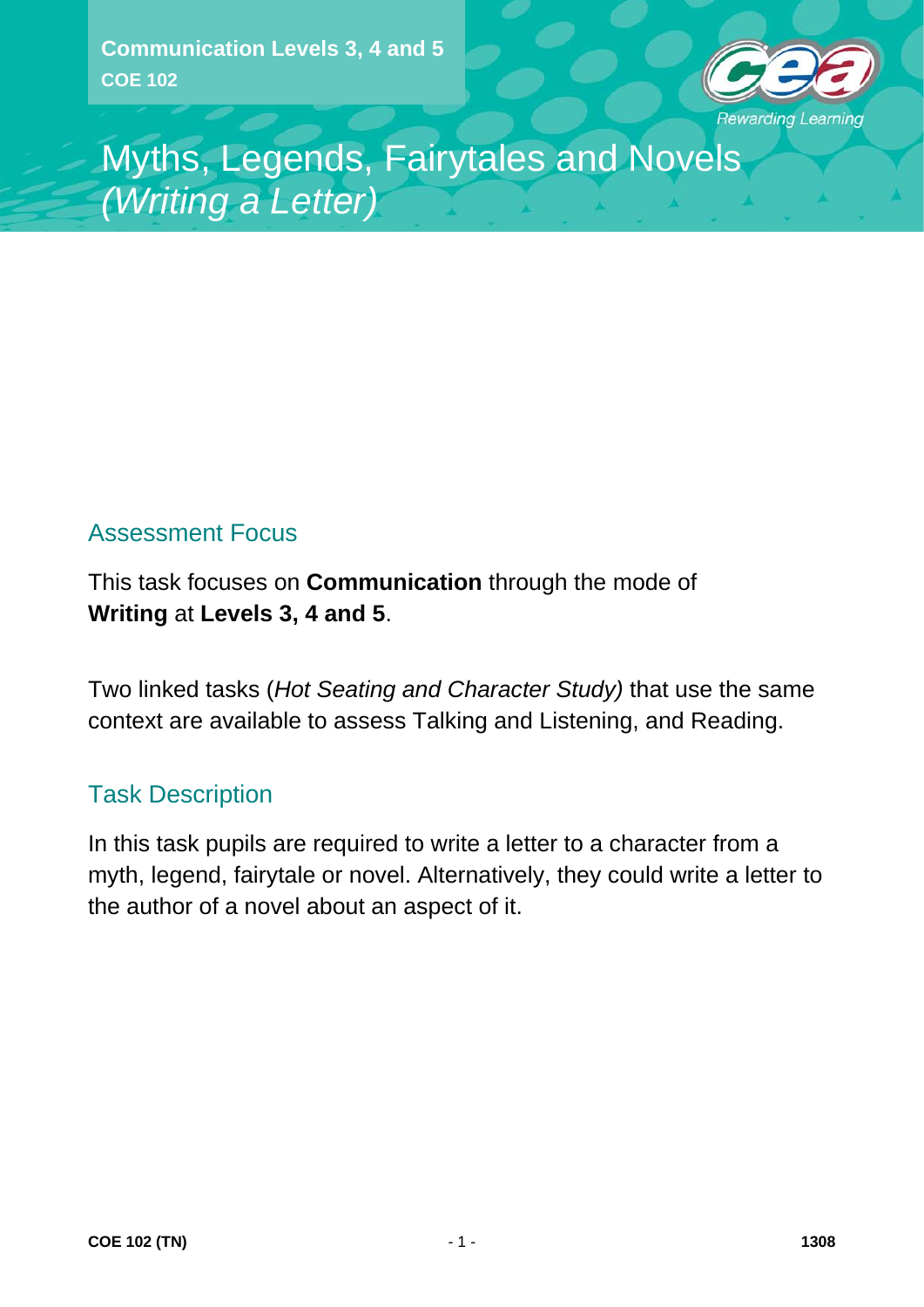

# Myths, Legends, Fairytales and Novels *(Writing a Letter)*

### Prior Knowledge/Experience

To complete this task, pupils should have experience of:

- talking about and planning their writing;
- writing for specified or different audiences;
- writing using the format of a letter; and
- making improvements to their writing.

### **Resources**

Copies of the relevant text should be available to refer to if necessary.

## Managing the Task

This Writing assessment task is designed to be integrated into normal class work where pupils can be given an opportunity to write a letter to either a character from a myth, legend, fairytale or novel, or to the author of the novel.

The opportunity could arise from a wide range of fictional texts. It might be, for example, to write a letter to an author to say how much they have enjoyed the story and what aspects of it they have enjoyed. They may write to a character from a story or novel to ask about a specific incident or episode. They may write to a character expressing their own opinion on, or attitude to, an issue within the novel or to give their opinion about another character. They may write in the persona of a character writing to another character. The pupils will plan and write the letter and should be given the opportunity to review their work.

This task focuses on the assessment of Writing, so any Talking and Listening or Reading that pupils undertake while completing the task is not addressed in the assessment section.

Some pupils with language difficulties, including those with a hearing impairment, may need support to access this type of task. Please consult the relevant section in the 'Non-Statutory Guidance: Using Assessment Tasks for Pupils with Special Educational Needs (Primary)'.

#### **Pupils should be given the opportunity to:**

#### **Plan**

- identify the character or author to whom they wish to write (intended audience);
- talk about the incident, episode or issue about which they wish to write;
- decide on the style of the letter appropriate to the purpose;

#### **Do**

• use the plan during the writing;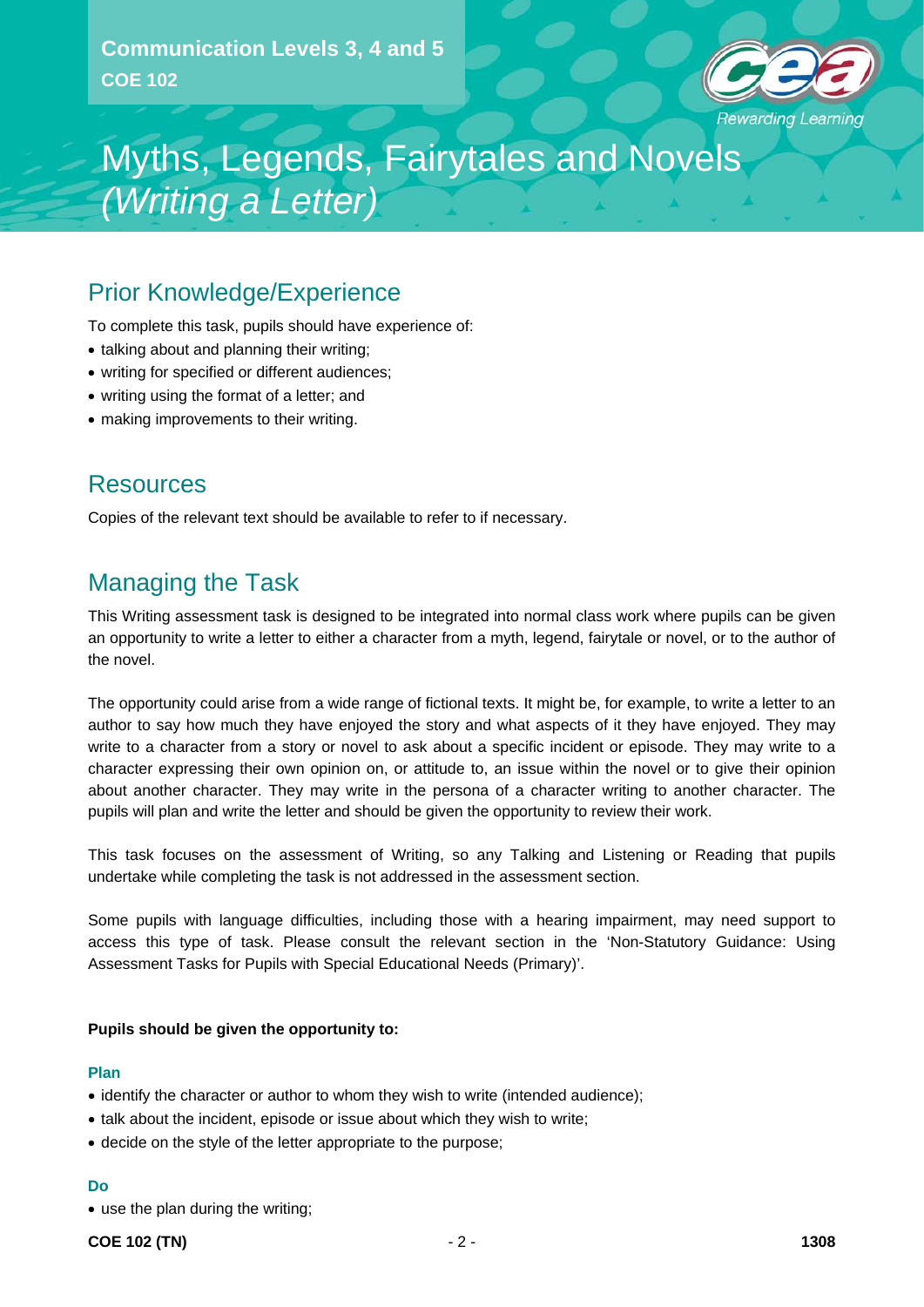

# Myths, Legends, Fairytales and Novels *(Writing a Letter)*

- use the correct form of a letter;
- complete the letter, organising style and structure to suit the intended audience and purpose; and

#### **Review**

• make improvements to the letter, using feedback, and redraft it if appropriate.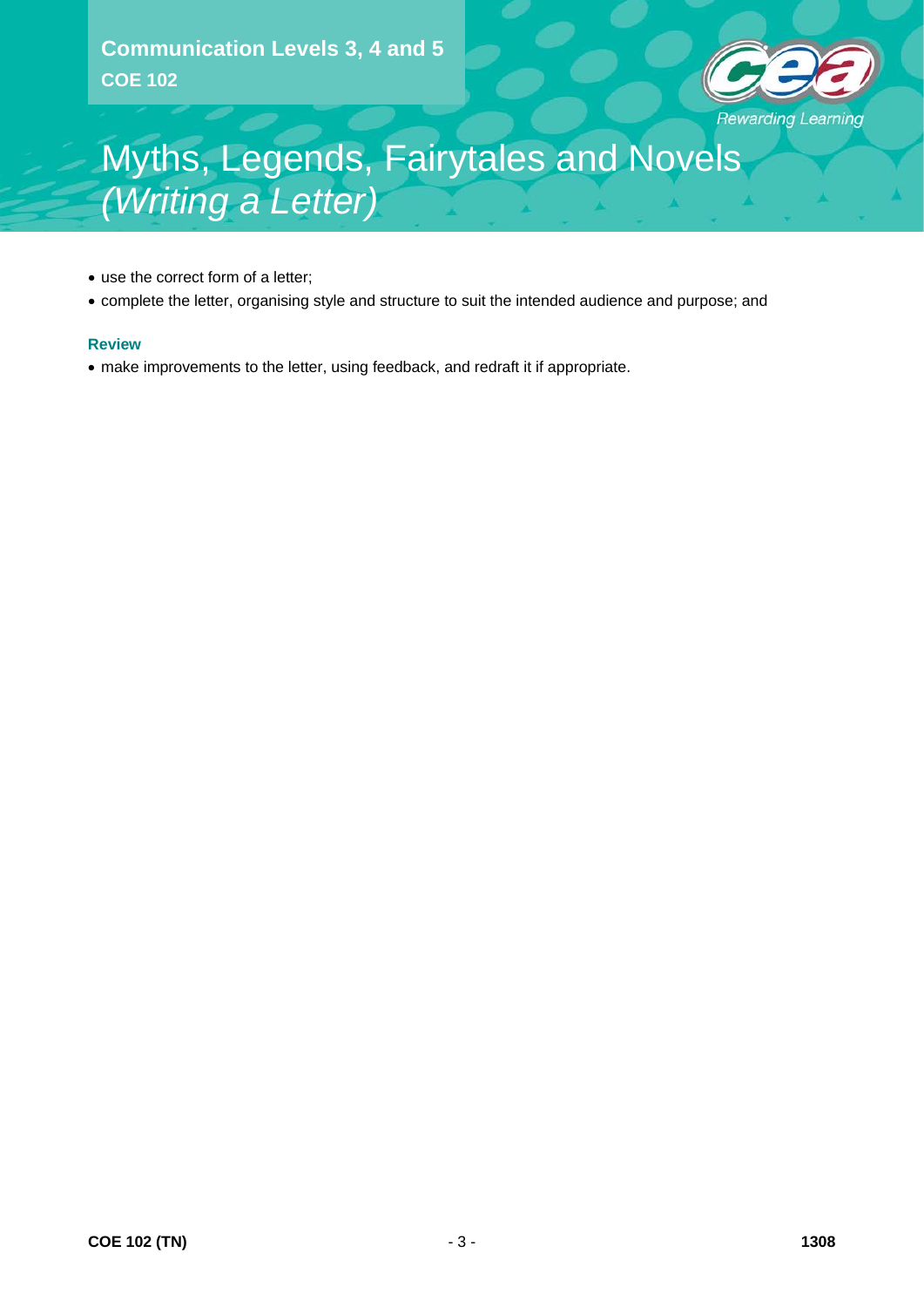

# Myths, Legends, Fairytales and Novels *(Writing a Letter)*

## Assessing Pupils' Responses to the Task

This page sets out the Requirements for Writing. Alongside these are the Progression Statements. The final column shows possible responses that illustrate the standard at Level 3.

| <b>Requirements for Writing</b>                                                                                                                                       | <b>Progression Statements for</b><br>Level 3                                              | Possible pupil responses that illustrate the<br>standard at Level 3                                                                                                                                                                                  |
|-----------------------------------------------------------------------------------------------------------------------------------------------------------------------|-------------------------------------------------------------------------------------------|------------------------------------------------------------------------------------------------------------------------------------------------------------------------------------------------------------------------------------------------------|
| Pupils should be enabled to:                                                                                                                                          | In a range of specified forms<br>and for specified audiences<br>and purposes, pupils can: | Depending on the context, pupils:                                                                                                                                                                                                                    |
| • talk about, plan and edit<br>work;                                                                                                                                  | • talk about and plan their<br>writing;                                                   | • talk about the recipient of the letter and the reason<br>for writing (they may use any writing prompts<br>provided and should attempt to reflect the planning<br>in their writing);                                                                |
|                                                                                                                                                                       | • make improvements to<br>their writing;                                                  | • make improvements to their letter relevant to the<br>learning intentions and success criteria;                                                                                                                                                     |
| • communicate information,<br>meaning, feelings,<br>imaginings and ideas in a                                                                                         | • express thoughts, feelings,<br>ideas and opinions;                                      | • provide their thoughts, feelings, ideas and opinions<br>related to the incident, episode or issue;                                                                                                                                                 |
| clear and organised way;                                                                                                                                              | • structure and sequence<br>their writing;                                                | • structure their letter so that it has a beginning, a<br>middle and an ending;                                                                                                                                                                      |
|                                                                                                                                                                       | • provide supporting detail<br>using an expanding<br>vocabulary;                          | • explain the points further by describing the incident,<br>episode or issue, making it more interesting for the<br>character or author receiving the letter;                                                                                        |
| • develop, express and<br>present ideas in a variety of<br>forms and formats, using<br>traditional and digital<br>resources, for different<br>audiences and purposes; | • use the form appropriately;                                                             | • write in the given form of a letter meeting the<br>requirements of the success criteria (including an<br>address, correct opening, for example 'Dear' and<br>ending the letter with for example 'Yours<br>sincerely' or other appropriate ending); |
| • write with increasing<br>accuracy and proficiency.                                                                                                                  | • start sentences in different<br>ways;                                                   | • use sentences which begin in different ways to<br>make the letter more interesting for the author or<br>character who will be reading it;                                                                                                          |
|                                                                                                                                                                       | • use basic punctuation and<br>grammar accurately;                                        | • use capital letters, full stops, question marks and<br>exclamation marks accurately;<br>• write sentences using verbs, nouns, adjectives and<br>adverbs appropriately and use basic grammar<br>accurately;                                         |
|                                                                                                                                                                       | • spell and write frequently<br>used and topic words<br>correctly;                        | • spell frequently used words and words related to<br>the text correctly and use resources to check<br>spelling if necessary;                                                                                                                        |
|                                                                                                                                                                       | • produce handwriting which<br>is accurately formed and<br>consistent in size.            | • produce accurately formed handwriting which is<br>consistent in size (if applicable).                                                                                                                                                              |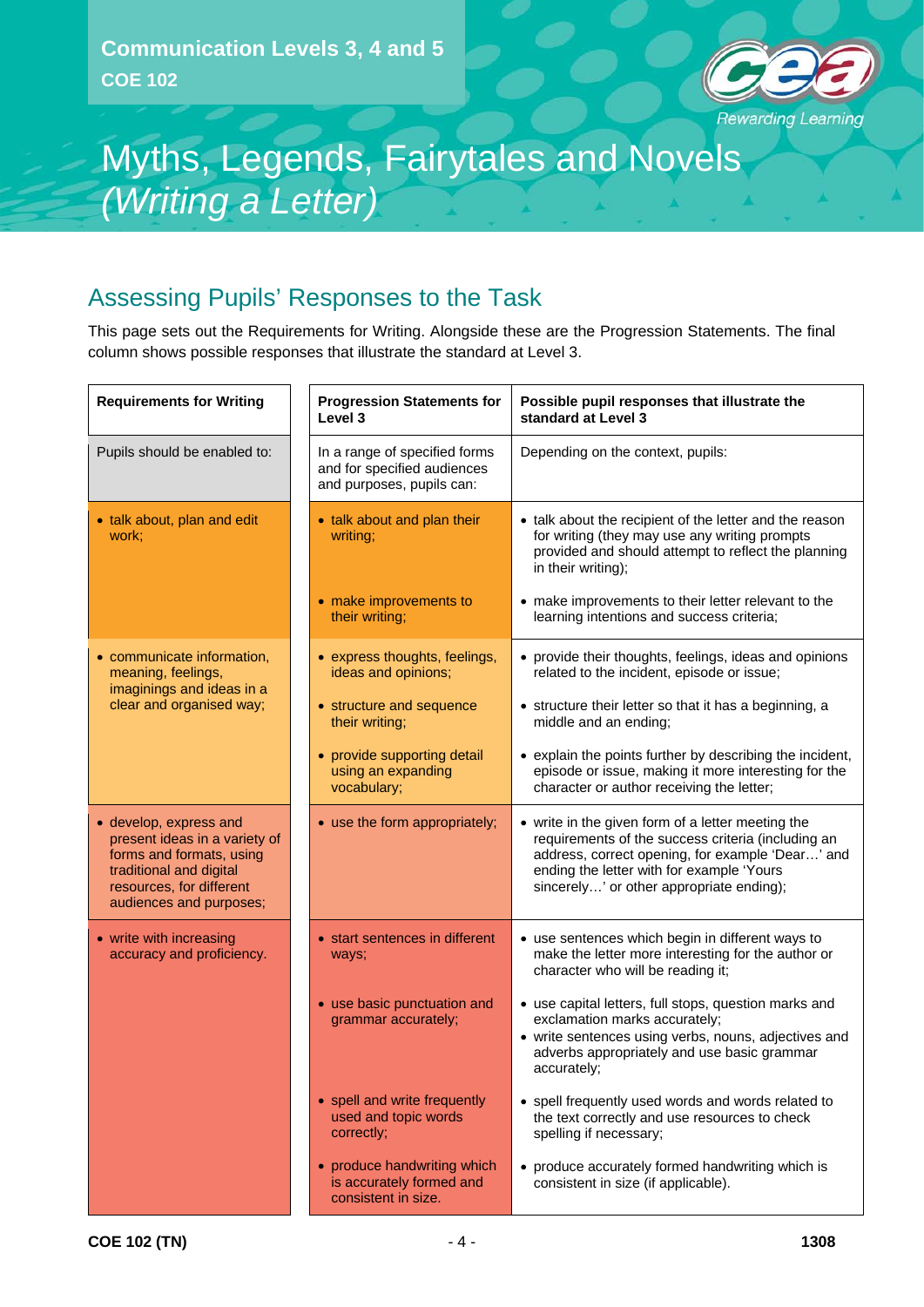

# Myths, Legends, Fairytales and Novels *(Writing a Letter)*

## Assessing Pupils' Responses to the Task

This page sets out the Requirements for Writing. Alongside these are the Progression Statements. The final column shows possible responses that illustrate the standard at Level 4.

| <b>Requirements for Writing</b>                                                                                                                                       | <b>Progression Statements for</b><br>Level 4                                             | Possible pupil responses that illustrate the<br>standard at Level 4                                                                               |
|-----------------------------------------------------------------------------------------------------------------------------------------------------------------------|------------------------------------------------------------------------------------------|---------------------------------------------------------------------------------------------------------------------------------------------------|
| Pupils should be enabled to:                                                                                                                                          | In a range of forms, for<br>different audiences and<br>purposes, pupils can:             | Depending on the context, pupils:                                                                                                                 |
| • talk about, plan and edit<br>work;                                                                                                                                  | • plan and make use of<br>planning;                                                      | • plan their letter so that it is suitable for a character<br>or the author (as appropriate) and refer to the plan<br>throughout;                 |
|                                                                                                                                                                       | • check writing to make<br>improvements in accuracy<br>and meaning;                      | • check their letter and take account of feedback to<br>improve content, spelling, punctuation and<br>grammar;                                    |
| • communicate information,<br>meaning, feelings,<br>imaginings and ideas in a<br>clear and organised way;                                                             | • express thoughts, feelings,<br>ideas and opinions, giving<br>reasons when appropriate; | • express thoughts, feelings, ideas and opinions<br>related to the incident, episode or issue from the<br>text, giving reasons where appropriate; |
|                                                                                                                                                                       | • structure writing, including<br>using paragraphs;                                      | • organise their letter so that it is suitably<br>paragraphed, flows clearly and is relevant to the<br>audience and purpose throughout;           |
|                                                                                                                                                                       | • express meaning clearly,<br>using an appropriate<br>vocabulary and level of<br>detail; | • write their letter clearly, using vocabulary and detail<br>appropriate to the character or incident being<br>described:                         |
| • develop, express and<br>present ideas in a variety of<br>forms and formats, using<br>traditional and digital<br>resources, for different<br>audiences and purposes; | • choose from and use a<br>range of forms, as<br>appropriate;                            | • choose the form of a letter and use it appropriately<br>to communicate with the character or author;                                            |
| • write with increasing<br>accuracy and proficiency.                                                                                                                  | • vary word order and use<br>linking words within<br>sentences:                          | • include sentences which are interesting to the<br>reader and which are extended by the use of linking<br>words:                                 |
|                                                                                                                                                                       | • use a range of punctuation<br>accurately;                                              | • extend their use of punctuation and if appropriate<br>use commas, apostrophes and speech marks<br>accurately in the letter;                     |
|                                                                                                                                                                       | • use accurate grammar and<br>spelling on most occasions.                                | • use the appropriate tense and spell accurately on<br>most occasions within the letter.                                                          |